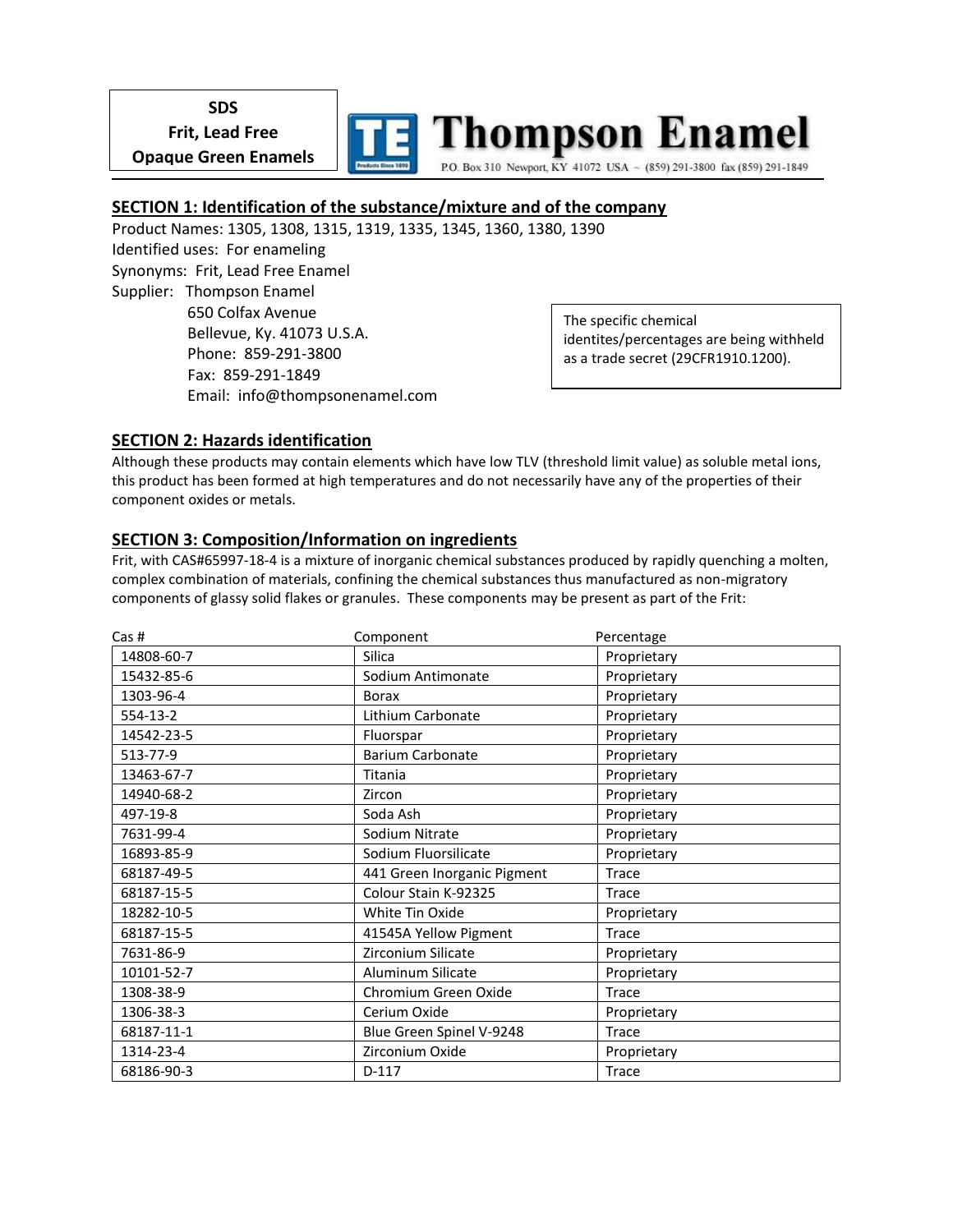### **SECTION 4: First aid measures**

Description of first aid measures

First-aid measures general: Never give anything by mouth to an unconscious person. If you feel unwell, seek medical advice (show the label where possible).

First-aid measures after inhalation: When symptoms occur: go into open air and ventilate suspected area. Remove to fresh air. If irritation develops, call a physician. Prolonged exposure may cause irritation to respiratory tract. First-aid measures after eye contact: Dust may irritate eyes. Rinse cautiously with water for several minutes. Remove contact lenses, if present and easy to do. Continue rinsing.

First-aid measures after ingestion: Rinse mouth. Do not induce vomiting. For large amounts, call the Poison Control Center.

#### **SECTION 5: Firefighting measures**

This product is not combustible or explosive. Fire hazard: None Explosion hazard: None Reactivity: None

# **SECTION 6: Accidental release measures**

Personal precautions, protective equipment and emergency procedures

General measures: Avoid breathing (vapor, mist). Use in a well-ventilated area. Handle in accordance with good industrial hygiene and safety practice.

Methods and material for containment and cleaning up: If not contaminated, scoop up and use. If contaminated, sweep up and discard in trash can.

#### **SECTION 7: Handling and storage**

Precautions for safe handling: Keep out of reach of children. Avoid breathing mist, spray, vapors. Use in a well-ventilated area. Wear recommended personal protective equipment. Hygiene measures: Handle in accordance with good industrial hygiene and safety procedures. Wash hands and other exposed areas with mild soap and water before eating, drinking, or smoking and again when leaving work area.

Storage: Store in a dry area away from food.

#### **SECTION 8: Exposure Controls/Personal protection**

Personal protection: Ensure adequate ventilation, especially in confined areas. Use NIOSH approved dust respirator if 15mg/Mᵌ (for inert or nuisance dust) working conditions are exceeded. Insufficient ventilation: wear respiratory protection. Use judgment-avoid getting enamel in eyes.

#### **SECTION 9: Physical and chemical properties**

Physical state: Solid Appearance: Powder, frit, lump, threads Color: Various Odor: Odorless glass, except for some reds and yellows which may give off a slight odor when fired. Melting point: >850°